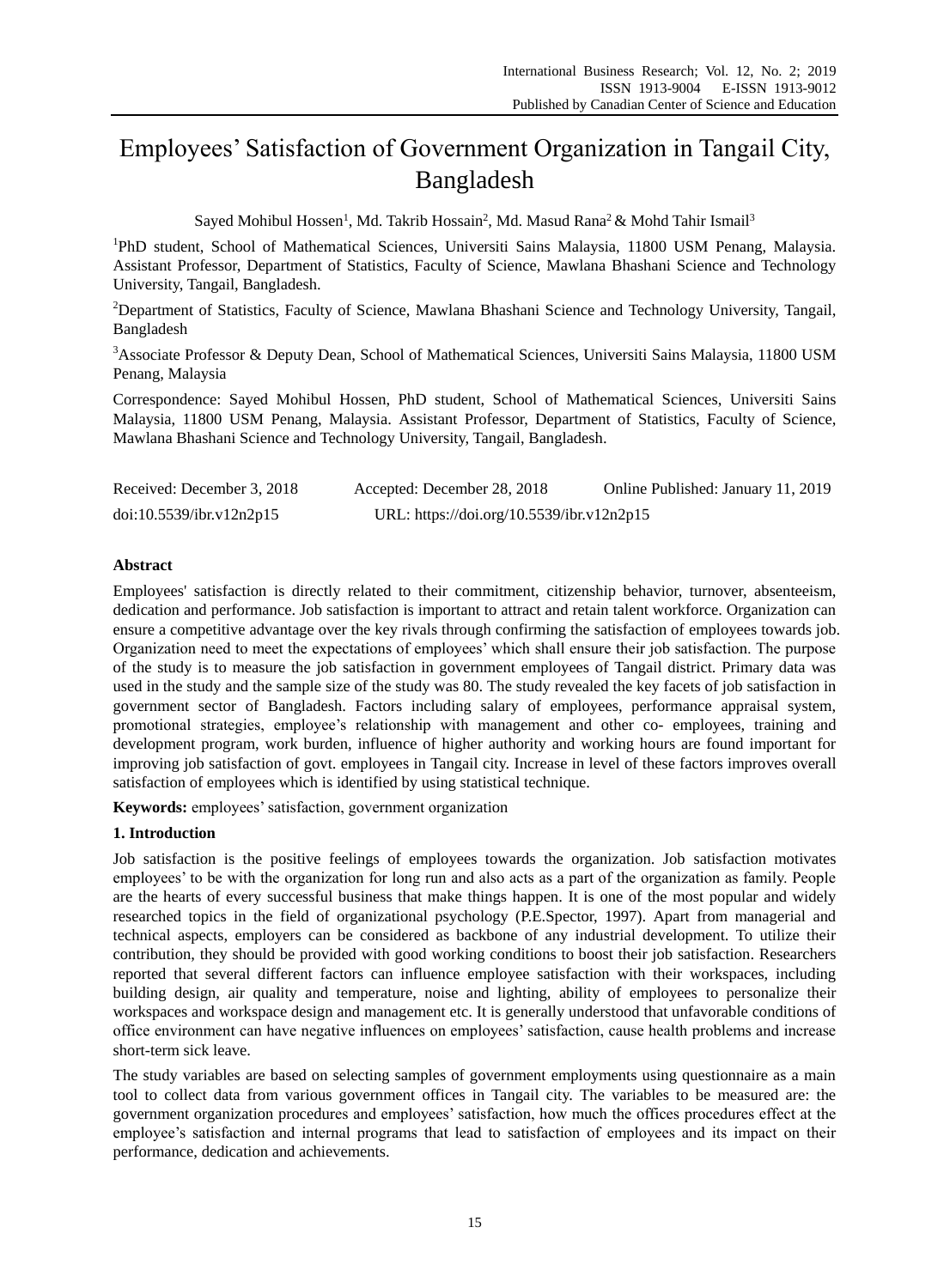Objective of the study:

- i. To examine the various motivational factors that impact on government employee's satisfaction.
- ii. Identify and discuss the various motivational factors and the extent to which they affect and influence service delivery performance in rural area.
- iii. To recommend approaches that can be followed by the public sector in improving service delivery performance.

#### **2. Literature Review**

Job satisfaction is defined as "a pleasurable or positive emotional state resulting from the appraisal of one's job or job experiences" (E.Locke, 1976). It is also defined by Newstrom as "a set of favorable or unfavorable feelings and emotions which employees view with their work" (Davis, K., & Newstrom, J., 1993). When people speak of employee attitudes, they often mean job satisfaction. Human capital is its most valuable resource, which provides the solid foundation needed to build long-term profitability and ongoing success of an organization. If people of the organization are satisfied towards their job or work than it helps organization to achieve their targeted goal. Job performance is directly related with the job satisfaction. Job satisfaction plays an important role to reduce employees" turnover and absenteeism. It indicates the feelings an employee has towards his or her job based on the evaluation of its characteristics (M. Shallu,Sehgal, 2012).

Job satisfaction depends on different issues which may be related with financial side or may not be like; job security, working conditions, working environment, promotion facility, career advancement, recognition of good work, relationship with co-workers, responsibility sharing, salary, medical and housing facility, fair recruitment, selection & promotion practices, training & development (T&D) practices, company goodwill & reputation, management style, compensation package, logistical support etc. Employee satisfaction is the satisfaction of employees with their jobs or the degree to which employees like their jobs (Weerasinghe, 2017). So, employees' satisfaction has become a major concern to the organizations for their survival and growth.

#### **3. The Methodology and Model**

The study is conducted by using Simple Random Sampling technique where we include more than 80 samples considering the employees of government Organization in Tangail city. A survey method was used for the study and the data were collected by a Demographic Information Questionnaire and Employees satisfaction Attitudes Scale. The questionnaire includes personal information, Work & Work environment, Supervisor and Supervision, Rewards and Promotion, Participation and other things related with their satisfaction. Initially, Demographic Information Questionnaire and Education Attitudes Scale were administered to the employees of government organization of Tangail city of different position. To meet the objective of the study both Univariate and Bivariate methods have been applied. Cross-table analysis is performed to study the association between dependent and various independent variables.

# **4. Results and Discussion**

Table 1. Cross tabulation for finding the association between employees" designation with their gender

|                                |                         | Gender of the respondents |             |              |
|--------------------------------|-------------------------|---------------------------|-------------|--------------|
|                                |                         | Female                    | <b>Male</b> | <b>Total</b> |
|                                | <b>Field Assistant</b>  |                           |             |              |
|                                | <b>Office Attendant</b> |                           | ın          | ın           |
| Designation of the respondents | Officer                 | 13                        |             | 38           |
|                                | <b>Teacher</b>          |                           |             |              |
| Total                          |                         |                           |             | 80           |

#### **Hypothesis:**

H0: There is no association between gender and designation of the govt. employees.

H1: There is association between gender and designation of the govt. employees.

Table 2. Chi-square table for finding the association between employees" designation with their gender

|        | $- -$<br>$\sim$ $\sim$ | $- -$           |
|--------|------------------------|-----------------|
| ---    | (14)                   | 00 <sup>2</sup> |
| $\sim$ |                        |                 |

## **Comment:**

Here we see that, employees' gender and designation is significantly  $(p<0.05)$  associated. So, we may reject the null hypothesis. That is, there is an association between employees' gender and designation.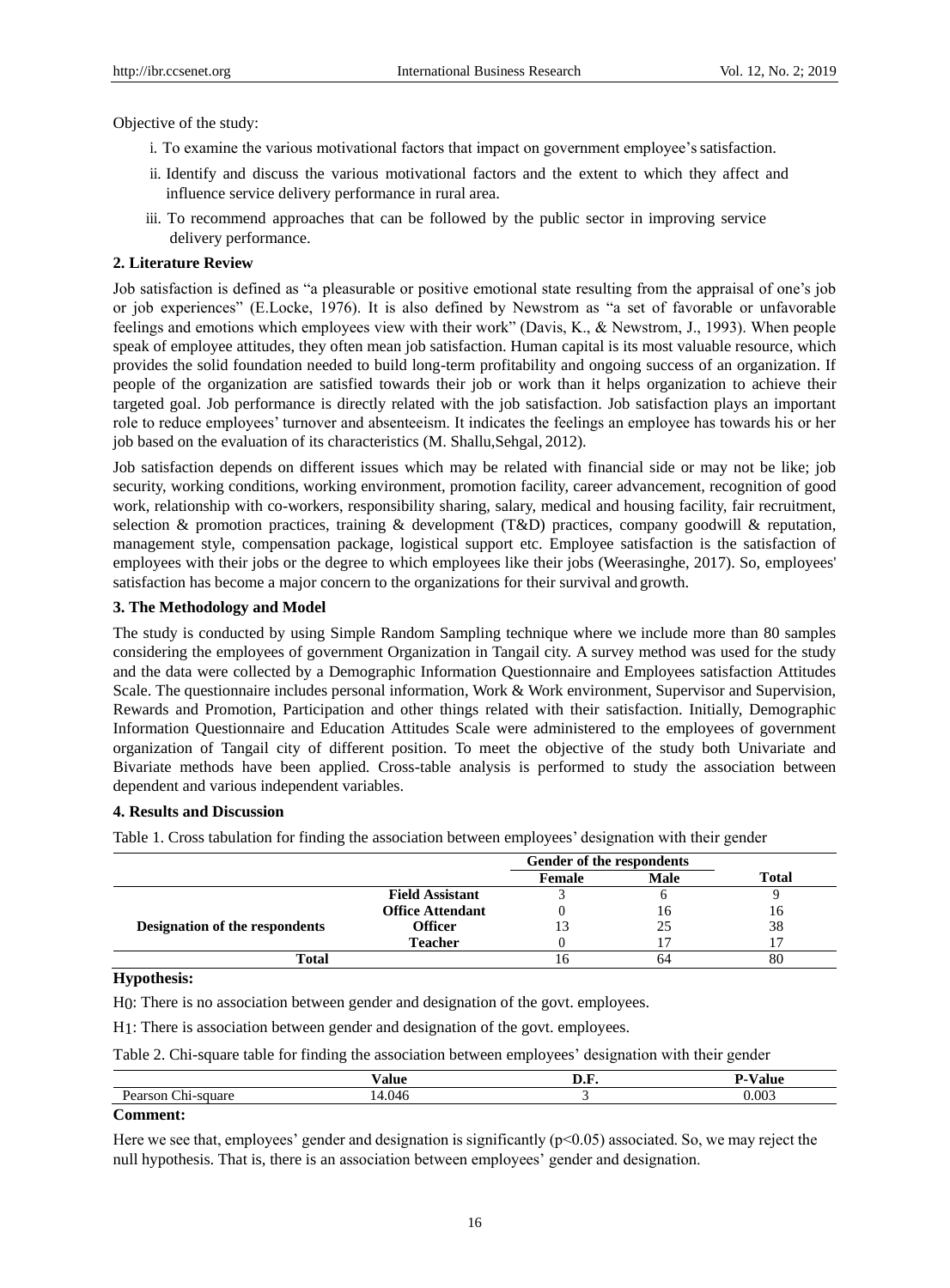Table 3. Cross tabulation for finding the association between genders of the employees with their company treat me well

|                           |               |       | Company treat me well |            |                |    |
|---------------------------|---------------|-------|-----------------------|------------|----------------|----|
|                           |               | Agree | <b>Disagree</b>       | Most agree | <b>Neutral</b> |    |
| Gender of the respondents | <b>Female</b> |       |                       |            |                | 10 |
|                           | Male          |       |                       |            |                | 64 |
| Total                     |               |       |                       |            |                | 80 |

## **Hypothesis:**

H0: There is no association between gender and company treat me well of govt. employees.

H1: There is association between gender and company treat me well of govt. employees.

Table 4. Chi-square table for finding the association between genders of the employees with their company treat me well

|        | $-1$<br>--<br>alu | .                       |
|--------|-------------------|-------------------------|
|        | .38 <sup>2</sup>  | $\sim$<br>$\mathcal{F}$ |
| $\sim$ |                   |                         |

## **Comment:**

From the analysis we found that, employees' gender and company treat me well is not significantly  $(p>0.05)$ associated. So, we may not reject the null hypothesis. That is, there is no association between employees" gender and company treat me well.

Table 5. Cross tabulation for finding the association between through work council able to participate with involve in the decision in working meeting

|                              |                 | Involve in the decision in working meeting |                 |          | <b>Total</b>   |    |
|------------------------------|-----------------|--------------------------------------------|-----------------|----------|----------------|----|
|                              |                 | Agree                                      | <b>Disagree</b> | Most     | <b>Neutral</b> |    |
|                              |                 |                                            |                 | disagree |                |    |
|                              | Agree           |                                            |                 |          |                |    |
| Through work council able to | <b>Disagree</b> |                                            |                 |          |                | 16 |
| participate                  | <b>Most</b>     |                                            |                 |          |                |    |
|                              | agree           |                                            |                 |          |                |    |
|                              | <b>Neutral</b>  |                                            | 35              |          |                | 53 |
| Total                        |                 |                                            | 45              |          | 19             | 80 |

# **Hypothesis:**

H0: There is no association between through work council able to participate and involve in the decision in working meeting of the govt. employees.

H1: There is association between through work council able to participate and involve in the decision in working meeting of the govt. employees.

Table 6. Chi-square table for finding the association between through work council able to participate with involve in the decision in working meeting

|                                   | $\mathbf{r}$<br>$\mathbf{v}$ of $\mathbf{v}$<br>aıu |      |
|-----------------------------------|-----------------------------------------------------|------|
|                                   | - -                                                 | .000 |
| <b>Contract Contract Contract</b> |                                                     |      |

#### **Comment:**

It is observed that, employees between through work council able to participate and involve in the decision in working meeting significantly (p<0.05) associated. So, we may reject the null hypothesis. That is, there is an association between through work council able to participate and involve in the decision in working meeting.

Table 7. Cross tabulation for finding the association between satisfactions of job with their well performed of the views & policies

|                     |                 |       | Well performed of the views & policies |                      |                         |                |       |
|---------------------|-----------------|-------|----------------------------------------|----------------------|-------------------------|----------------|-------|
|                     |                 | Agree | <b>Disagree</b>                        | <b>Most</b><br>agree | <b>Most</b><br>disagree | <b>Neutral</b> | Total |
|                     | Agree           | 16    |                                        |                      |                         |                | 10    |
| Satisfaction of job | <b>Disagree</b> | 15    |                                        |                      |                         |                | 23    |
|                     | <b>Neutral</b>  |       |                                        |                      |                         |                |       |
| Total               |                 |       |                                        |                      |                         |                | 80    |

# **Hypothesis:**

H0: There is no association between satisfaction of job and well performed of the views and policies of the govt. employees.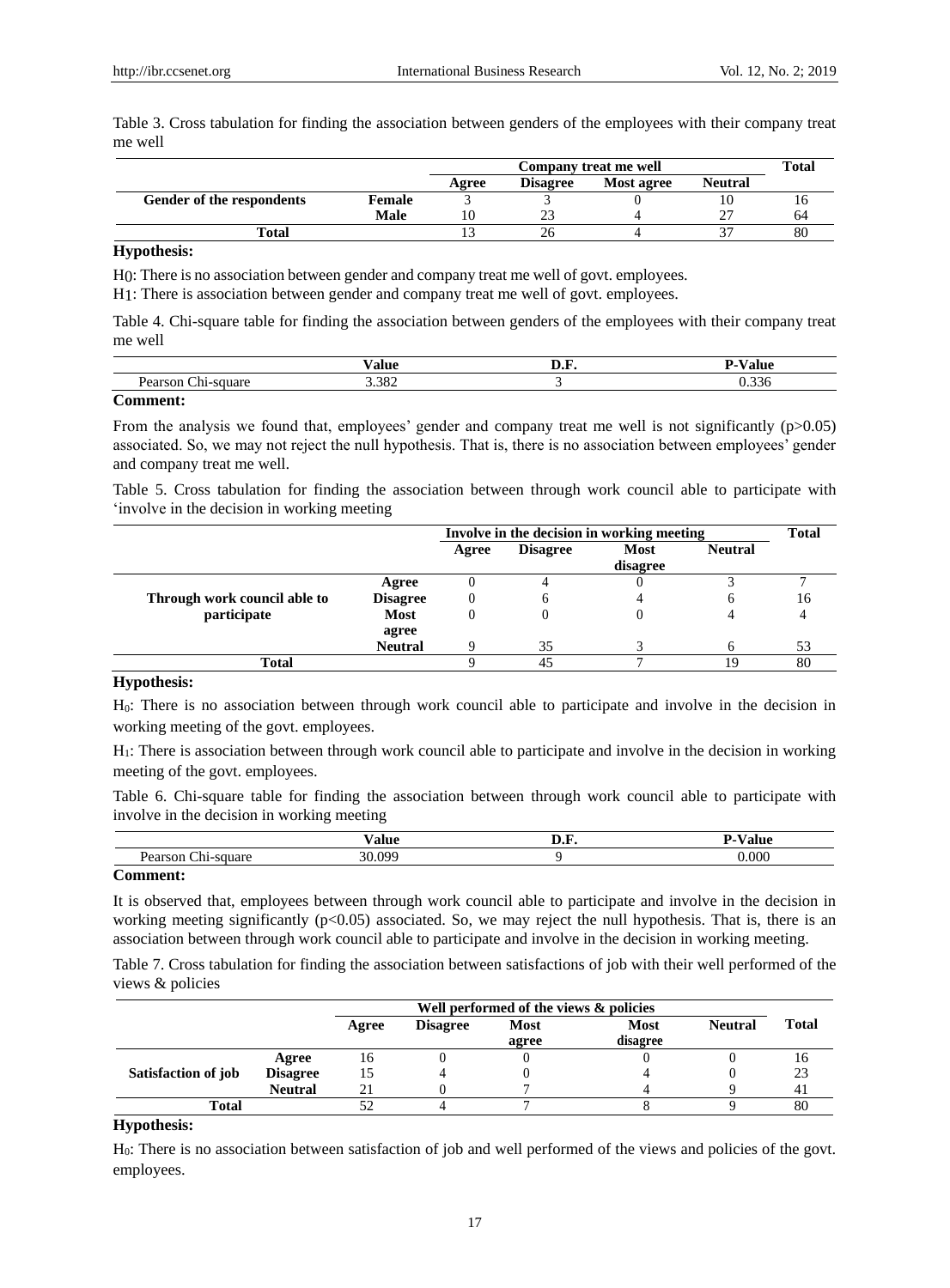H1: There is association between satisfaction of job and well performed of the views and policies of the govt. employees.

Table 8. Chi-square table for finding the association between satisfactions of job with their well performed of the views & policies

|     | <b>. .</b>                              | иш |
|-----|-----------------------------------------|----|
|     | n c<br>$\sim$ $\sim$ $\sim$<br>71.<br>. |    |
| $-$ |                                         |    |

#### **Comment:**

From the above table we can see that, between satisfaction of job and well performed of the views and policies significantly  $(p<0.05)$  associated. So, we may reject the null hypothesis. That is, there is an association between satisfactions of jobs and well performed of the views and policies.

Table 9. Cross tabulation for finding the association between employees" satisfaction of job with their enough opportunities for financial growth in the organization

|                     |                 |       | Enough opportunities for financial growth in the organization |          |                |              |
|---------------------|-----------------|-------|---------------------------------------------------------------|----------|----------------|--------------|
|                     |                 | Agree | <b>Disagree</b>                                               | Most     | <b>Neutral</b> | <b>Total</b> |
|                     |                 |       |                                                               | disagree |                |              |
|                     | Agree           |       |                                                               |          |                |              |
| Satisfaction of job | <b>Disagree</b> |       | 10                                                            |          |                | 23           |
|                     | <b>Neutral</b>  | 19    |                                                               |          |                |              |
| Total               |                 |       | 10                                                            |          |                | 80           |

# **Hypothesis:**

H0: There is no association between satisfactions of job with their enough opportunities for financial growth in the organization of the govt. employees.

H1: There is association between satisfactions of job with their enough opportunities for financial growth in the organization of the govt. employees.

Table 10. Chi-square table for finding the association between employees" satisfaction of job with their enough opportunities for financial growth in the organization

|    | $\sim$ $\sim$ $\sim$ | 'alue<br>. |
|----|----------------------|------------|
| -- | $\sim$<br>~          | 000        |
|    |                      |            |

#### **Comment:**

From the above analysis, we observe that satisfaction of job with their enough opportunities for financial growth significantly (p<0.05) associated. So, we may reject the null hypothesis. That is, there is an association between satisfactions with job with their enough opportunities for financial growth.

Table 11. Cross tabulation for finding the association between employees" satisfaction of job with their give good salary compared to similar organization

|                     |                 |       | Give good salary compared to similar organization |            |                |       |  |
|---------------------|-----------------|-------|---------------------------------------------------|------------|----------------|-------|--|
|                     |                 | Agree | <b>Disagree</b>                                   | Most agree | <b>Neutral</b> | Total |  |
|                     | Agree           |       |                                                   |            |                | 10    |  |
| Satisfaction of job | <b>Disagree</b> |       |                                                   |            |                | 23    |  |
|                     | <b>Neutral</b>  |       |                                                   |            |                |       |  |
| Total               |                 |       |                                                   |            | $\sim$         | 80    |  |

#### **Hypothesis:**

H0: There is no association satisfaction with job with give good salary compared to similar organization of the govt. employees.

H1: There is association satisfaction with job with give good salary compared to similar organization of the govt. employees.

Table 12. Chi-square table for finding the association between employees" satisfaction of job with their give good salary compared to similar organization

|        | $ -$            | яш. |
|--------|-----------------|-----|
|        | . .<br>$\Omega$ |     |
| $\sim$ |                 |     |

# **Comment:**

Here we see that, between satisfaction with job with give good salary compared to similar organization significantly  $(p<0.05)$  associated. So, we may reject the null hypothesis. That is, there is an association between give good salaries compared to similar organization.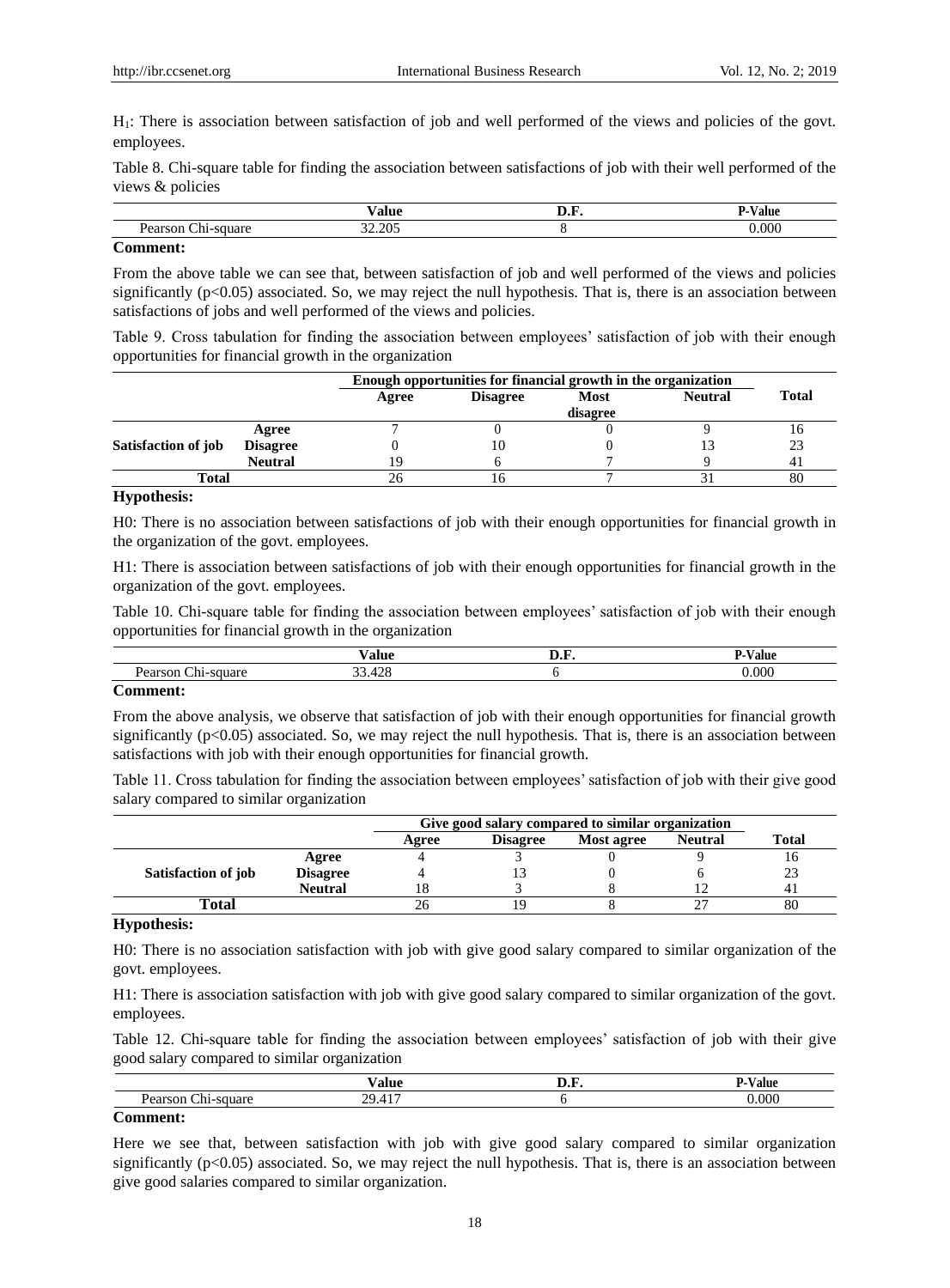|                        |                 | Enough opportunities for financial growth in the<br>organization |                                                    |  |    | <b>Total</b> |  |  |
|------------------------|-----------------|------------------------------------------------------------------|----------------------------------------------------|--|----|--------------|--|--|
|                        |                 | Agree                                                            | Most disagree<br><b>Disagree</b><br><b>Neutral</b> |  |    |              |  |  |
|                        | Agree           |                                                                  |                                                    |  | 16 | 33           |  |  |
| Job is challenging and | <b>Disagree</b> |                                                                  | 10                                                 |  |    | 14           |  |  |
| interesting            | Most agree      |                                                                  |                                                    |  |    | 12           |  |  |
|                        | <b>Neutral</b>  |                                                                  |                                                    |  |    |              |  |  |
| <b>Total</b>           |                 |                                                                  | Iб                                                 |  |    | 80           |  |  |

Table 13. Cross tabulation for finding the association between employee"s jobs is challenging and interesting with their enough opportunities for financial growth in the organization

#### **Hypothesis:**

H0: There is no association between job challenging and enough opportunities for financial growth of the govt. employees.

H1: There is association job challenging and enough opportunities for financial growth of the govt. employees.

Table 14. Chi-square table for finding the association between employee"s jobs is challenging and interesting with their enough opportunities for financial growth in the organization

|        | $- -$<br>----<br>.                         | <br>аш |
|--------|--------------------------------------------|--------|
|        | $-1$<br>$\overline{\phantom{0}}$<br>$\sim$ | nnn    |
| $\sim$ |                                            |        |

# **Comment:**

From the above table we found that, between job challenging and enough opportunities for financial growth are significantly  $(p<0.05)$  associated. So, we may reject the null hypothesis. That is, there is an association between job challenging and enough opportunities for financial growth.

Table 15. Cross tabulation for finding the association between employees' performance periodically reviewed with their give good salary compared to similar organization

|                       |                 |       | Give good salary compared to similar organization |            |                |    |
|-----------------------|-----------------|-------|---------------------------------------------------|------------|----------------|----|
|                       |                 | Agree | <b>Disagree</b>                                   | Most agree | <b>Neutral</b> |    |
|                       | Agree           | 13    |                                                   |            |                |    |
|                       | <b>Disagree</b> |       | 10                                                |            |                |    |
| <b>Performance</b>    | Most agree      |       |                                                   |            |                | 10 |
| periodically reviewed | Most disagree   |       |                                                   |            |                |    |
|                       | <b>Neutral</b>  |       |                                                   |            |                | 26 |
| <b>Total</b>          |                 |       |                                                   |            | 80             |    |

# **Hypothesis:**

H0: There is no association between performance periodically reviewed and give good salary similar organization of the govt. employees.

H1: There is association between job performance periodically reviewed and give good salary similar organization of the govt. employees.

Table 16. Chi-square table finding the association between employee"s performances periodically reviewed with their give good salary compared to similar organization

|               | --<br>, <i>.</i><br>alut |                | $- -$<br>'alu |
|---------------|--------------------------|----------------|---------------|
| --<br>. .<br> | $\sim$<br>- -            | $\overline{1}$ | .000          |
| $\sim$        |                          |                |               |

#### **Comment:**

Here we see that, employees' performance periodically reviewed and give good salary significantly  $(p<0.05)$ associated. So, we may reject the null hypothesis. That is, there is an association between employees" performance periodically reviewed and give good salary.

Table 17. Cross tabulation for finding the association between employees" job department with their opportunity of flexible working hours

|            |                        | <b>Opportunity of flexible working hours</b> |    |                     |               |                |              |
|------------|------------------------|----------------------------------------------|----|---------------------|---------------|----------------|--------------|
|            |                        | Agree                                        |    | Disagree Most agree | Most disagree | <b>Neutral</b> | <b>Total</b> |
|            | Administration         | 10                                           |    |                     |               |                | 16           |
|            | <b>Bank</b>            |                                              |    |                     |               |                | 19           |
|            | <b>Family Planning</b> |                                              |    |                     |               |                |              |
| Job        | <b>Fisheries</b>       |                                              |    |                     |               |                |              |
| department | <b>PDB</b>             |                                              |    |                     |               |                | 10           |
|            | <b>Primary School</b>  |                                              |    |                     |               |                |              |
|            | Total                  |                                              | 20 |                     |               |                | 80           |